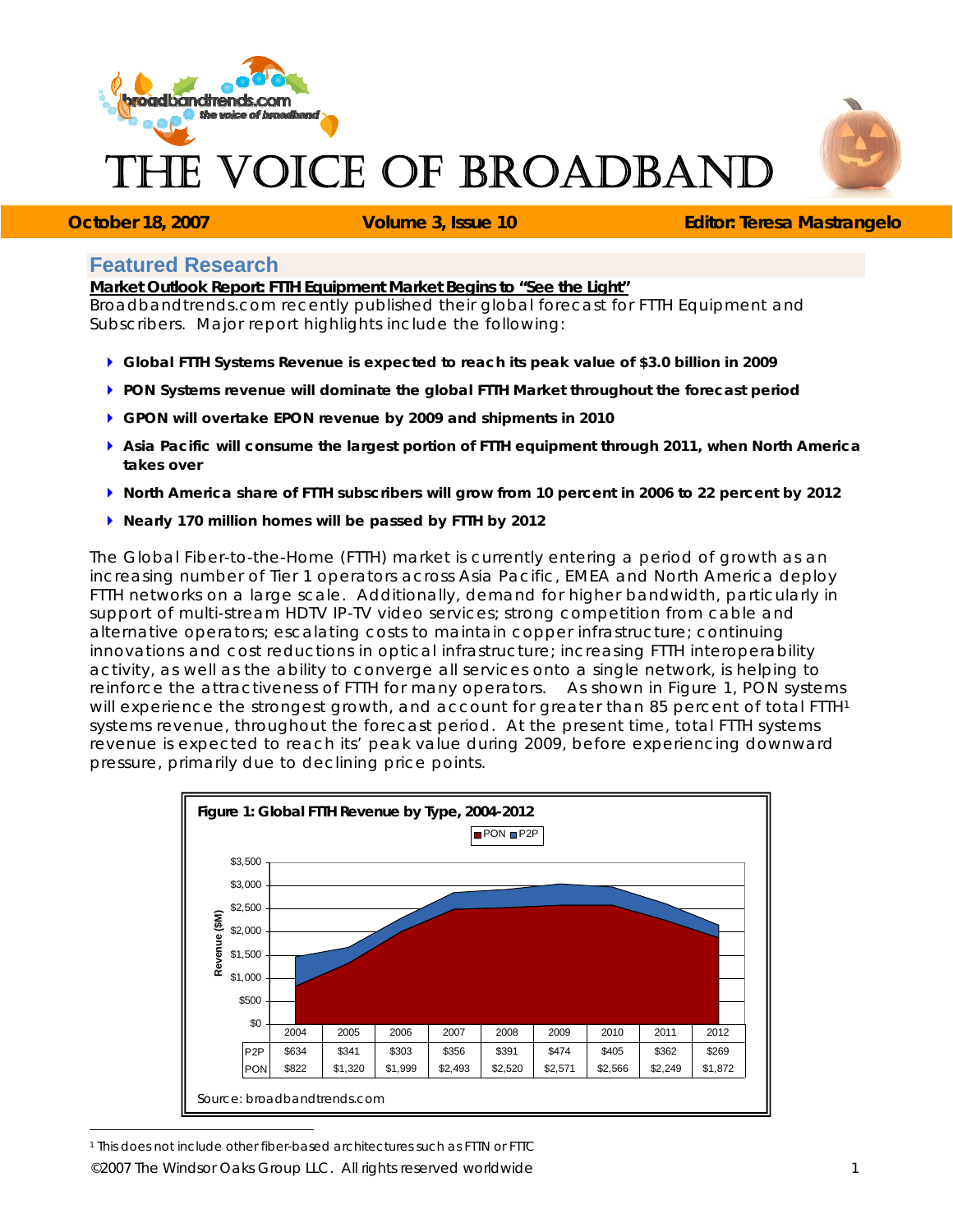This 63-page report contains (53) Figures, (13) Tables and includes a detailed excel spreadsheet. It is included as part of broadbandtrends.com continuous information service, or is available on a stand-alone basis for \$3995(USD). For more information about this repot, please contact us at [sales@broadbandtrends.com.](mailto:sales@broadbandtrends.com)

Check out all of our research at <http://www.broadbandtrends.com/Research.htm>

## **Industry News**

## **North America FTTH Council Says 2M FTTH Connections – Show Us the DATA!**

At the North American FTTH Council Annual Meeting, it was announced that FTTH

connections now exceed 2 million (2.14 million to be exact) at the end of September 2007. According to the research, FTTH subscribers were distributed as shown with Verizon accounting for the majority of subscribers, at 1.44 million. If this is in fact true, then Verizon will have nearly doubled the number of net additions over 2Q07. While we believe that Verizon will announce strong growth in FTTH, we are doubtful that it will have grown at those levels. We also find it very interesting that both Verizon and Non-Verizon FTTH subscriptions are growing at the same rate (60 percent) and that both make up the same percentage of total broadband lines (13 percent).



While we are aware that we will be called out for criticizing this data, we continue to believe it is too aggressive and they continue to be evasive as to the actual data that makes up these numbers.

According to the latest data, non-RBOC FTTH subscribers grew 60 percent over the numbers reported by the FTTH council back in April 2007. To put it in perspective – this means that non-RBOCs FTTH subscribers have grown from 436,141 to 702,038 (266K net adds) in just six months. SureWest is the single largest non-RBOC FTTH network, and they are only growing at an average of 1200 subscribers per quarter.

Another data point that is questionable is the 369 FTTH providers with an average of 1902 subscribers each. This is an interesting data point given the fact that nearly 50 percent of the IOCs deploying FTTH have less than 5,000 access lines (average line size = 2800) and it is doubtful that they are supporting greater than 60 percent of their access lines on FTTH. While we agree with the operator distribution: 184 IOCs, 71 CLECs, 61 Developers and 39 Muni/PUD, we don't agree that FTTH deployment numbers are that high, particularly for developers.

Finally, vendor shipment data into North America does not even come close to supporting this kind of growth.

If I am wrong – let me know. But more importantly show me the data. And while it is too early to report quarterly subscriber numbers – we predict FTTH subscribers to be around 1.8 million at the end of 3Q07.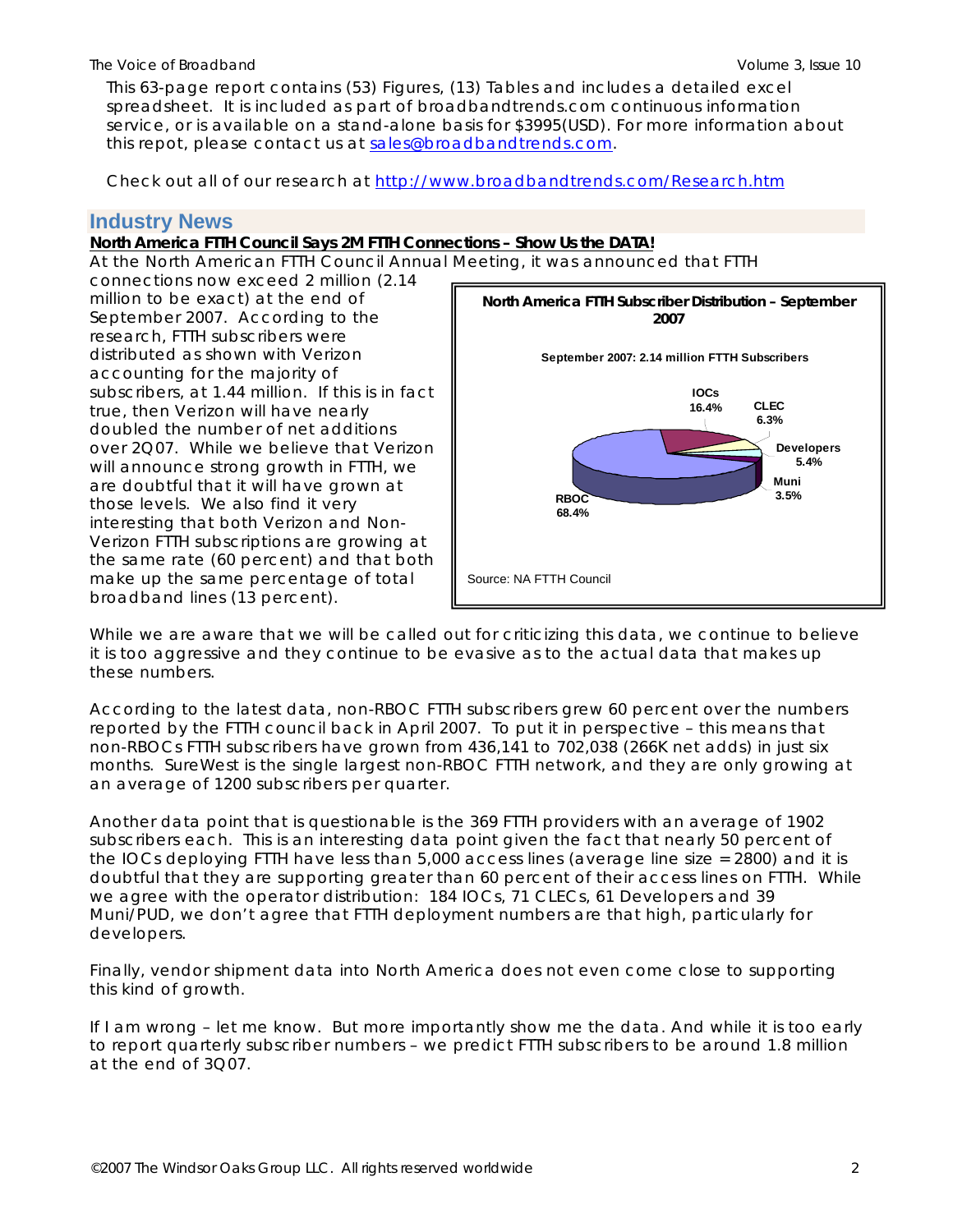#### **Conference Highlights: 2007 Broadband World Forum Europe**

Broadband World Forum (BBWF) Europe took place October 8-11 in Berlin, Germany. IPTV was again a big theme as a number of operators including Deutsche Telekom and Telenor discussed how important video will be to driving broadband revenue in the coming years. In fact, the ability to "monetize" broadband was discussed in a number of sessions as operators move beyond the deployment phase of broadband. However, along with this discussion came the realities of home networking, ability to scale the network and most importantly the ability to ensure both Quality of Service and Quality of Experience of multiple services.

Regulatory issues remained in center stage, particularly as the European Commission gets closer to proposing new regulations on how EU states apply telecom regulation (more on this subject below).

From a vendor perspective, most majors were represented, but ZTE and Huawei definitely had some of the largest and well-staffed booths at the event with ZTE being a lead sponsor for the event this year. Both companies made it clear that EMEA is an important region to the growth of their businesses.

Some notable announcements included the following:

- ` NEC introduced its Service Convergence Integrated Platform (SCI Platform) that enables VoIP and multimedia services, by bundling all functions necessary such as SIP server, an operation & maintenance server, and service enablers, into a compact, all-in-one set.
- ▶ NEC also launched two new additions to its AM3100 Series MSAN (Multi-Service Access Node) product range – the AM3110 and AM3160 for deep fiber applications such as FTTN, FTTC and FTTH. The platforms support POTS, VDSL2 as well as GPON.
- ` Alcatel-Lucent announced its Mobile Evolution Transport Architecture (META). The META architecture enables mobile network operators (CDMA/EV-DO, GSM/UMTS and WiMAX) to aggressively expand the scale of their networks to more efficiently and cost effectively support the transport of voice and data traffic from the cell site to the core.
- $\blacktriangleright$  Alcatel-Lucent also announced the next-generation of its access network management portfolio, the 5520 Access Management System (AMS) which supports the entire Intelligent Services Access Manager (ISAM) product portfolio for both DSL as well as fiber-based access networks.

#### **European Commission Set to Propose New Regulatory Framework November 13**

After numerous consultations, the European Commission is set to propose its new regulatory framework for telecom reform on November 13th. The first major part of the reform will be to reaffirm the need for effective competition on the telecom markets in Europe and make sure that national regulators are even better equipped to deal with competition problems. As such, the Commission plans to strengthen the role of the National Regulatory Authority (NRA) under the new rules. One of the plans to give the NRA the ability to apply "functional separation" to the incumbent operator when other remedies have been tried, but have failed to deliver the desired regulatory outcome.

A second major area of work is the establishment of a single market for telecom operators and users, which includes the creation of a European Telecom Market Authority (similar to the FCC in the US). According to the commission, "the ETMA will allow a true and effective partnership between expert regulators and the Commission. The national regulators through the new European Telecom Market Authority will contribute to this partnership their expertise and experience. For its part, the Commission will contribute the authority it derives from its powers under the Treaty to build a real internal market."

The telecom reform package will likely enter into force in early 2010.